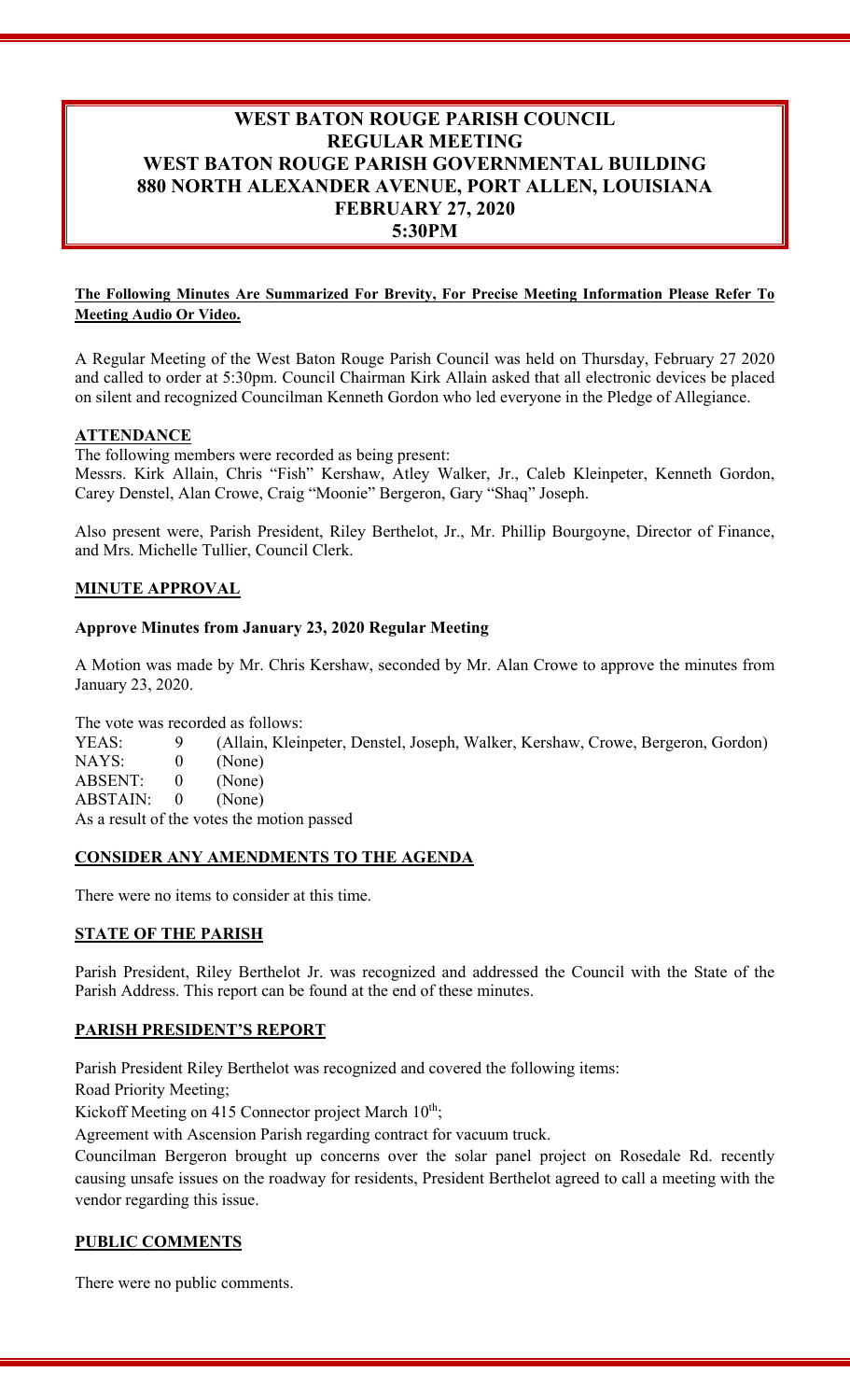## **COMMUNICATIONS WITH COUNCIL MEMBERS AND/OR ELECTED OR APPOINTED OFFICIALS**

There were no comments at this time.

#### **PUBLIC HEARING ON PREVIOUSLY INTRODUCED ORDINANCES**

There were no items to consider.

#### **INTRODUCTION OF ORDINANCES**

Mrs. Tullier read by title the below proposed ordinance/s being introduced and publicized by title, and considered for adoption following a public hearing as specified below, at 5:30pm in the Council Chambers, located at 880 North Alexander Avenue, Port Allen, La.:

An Ordinance Amending the Compiled Ordinances, Parish of West Baton Rouge, Louisiana, Amending Appendix A. Purchase/Donation of Real Property and Further Authorizing the Parish President to Sign the Necessary Documentation Public Hearing Date: March 12, 2020

An Ordinance Amending Chapter 104 Zoning to Incorporate Amended Zoning Designation Map (Zoning Plan) under Section 104-3 Establishment of Districts, Official Zoning Map for rezoning request of Clyde Ewing and Benjamin and Samantha Moses, File #2020-01, 9174 Highway 190 W Port Allen, LA TRACT E-5-B CONT 2.188 AC SE/4 SEC 28 T6S R11E 14-87C West Baton Rouge Parish, at 9174 Highway 190 W Port Allen, LA 70767, rezoning from I-1 (Light Industrial) to POS-C-RV-PF (RV Park) zone. Master Plan Change Public Hearing Date: April 23, 2020

An Ordinance Amending Chapter 104 Zoning to Incorporate Amended Zoning Designation Map (Zoning Plan) under Section 104-3 Establishment of Districts, Official Zoning Map for rezoning request of Clyde Ewing, File #2020-02, 9152 Highway 190 W Port Allen, TRACT E-6-A CONT 6.686 AC SE/4 SEC 28 T6S R11E 14-87B West Baton Rouge Parish, at 9152 Highway 190 W Port Allen, LA 70767, rezoning from I-1 (Light Industrial) to POS-C-RV-PF (RV Park) zone. Master Plan Change Public Hearing Date: April 23, 2020

An Ordinance To Amend And Reenact Section 105-40(3)(A) ("Improvements"), Article II ("Minimum Design Standards"), Chapter 105 ("Subdivisions") Of Part III("Unified Development Code") Of The West Baton Rouge Parish Code Of Ordinances To Set Standards For Boulevard Entrances And Boulevard Lanes. Public Hearing Date: March 12, 2020

#### **CONSIDER STATUS REPORT, CHANGE ORDER AND/OR OTHER MATTERS AS REQUIRED ON CURRENT PROJECTS**

#### **Accept/Reject Bids received by Utilities Department for 2 year Lawn Maintenance of Sewer and Water Sites**

Ms. Pam Keowen, Utilities Director, was recognized and she informed the council that Season 2 Season was the low bidder on the presented bid tabulation sheet, and requested approval from the council in order to award this project.

A motion was made by Mr. Carey Denstel, seconded by Mr. Alan Crowe to approve awarding the contract of the two year lawn maintenance of our sewer and water sites to Season 2 Season in the amount of \$855.75 a month.

The vote was recorded as follows:

YEAS: 9 (Allain, Kleinpeter, Denstel, Joseph, Walker, Kershaw, Crowe, Bergeron, Gordon)

NAYS: 0 (None)

ABSENT: 0 (None)

ABSTAIN: 0 (None)

As a result of the votes the motion passed

#### **RESOLUTIONS**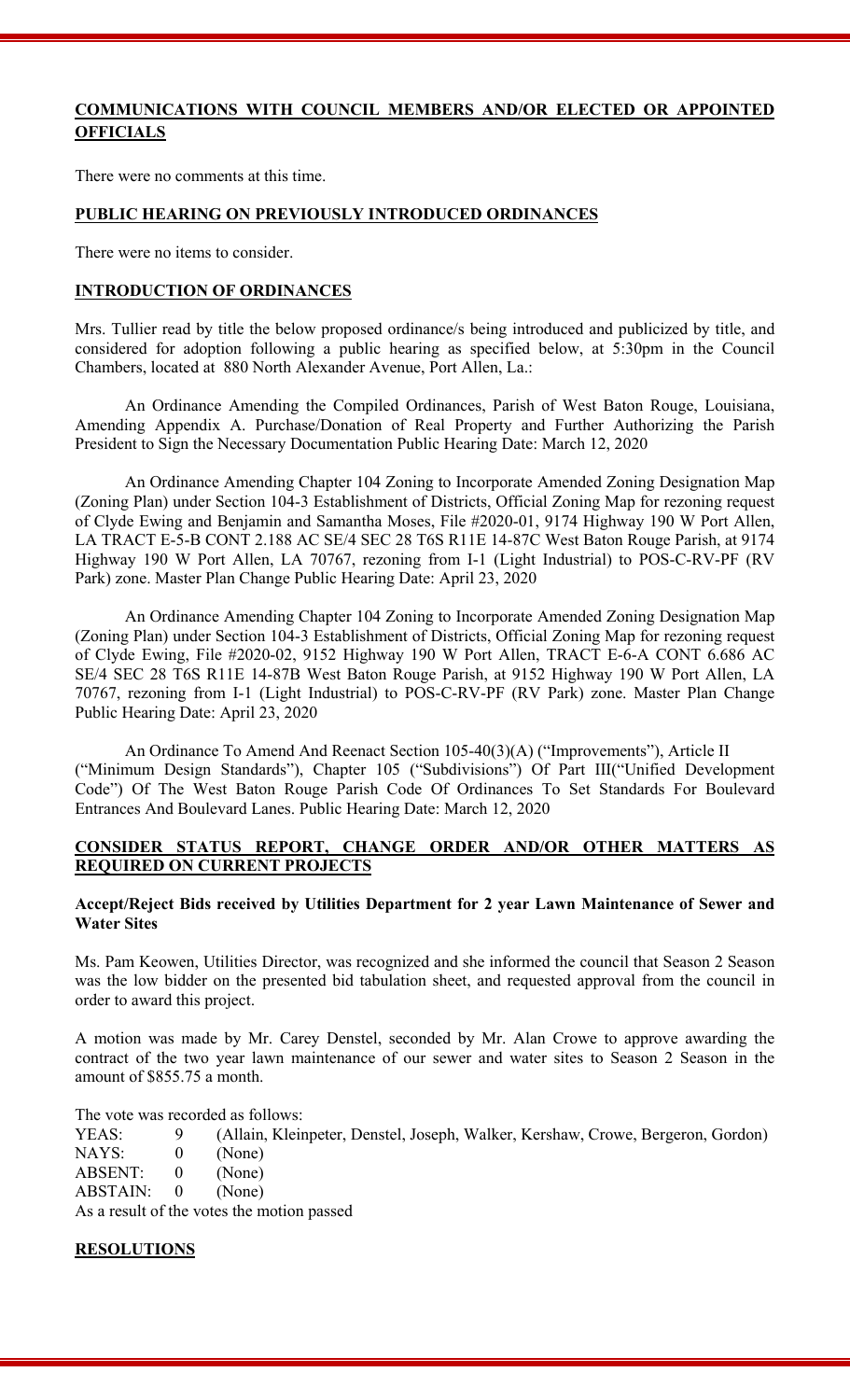#### **A Resolution of the West Baton Rouge Parish Council Approving Reliant Technologies Incorporated for Participation in the Industrial Tax Exemption Program at 2933 Highway 1 North, Port Allen, West Baton Rouge Parish Louisiana, 70767**

Ms. Jamie Hanks with the WBR Chamber of Commerce was recognized and explained the details of this request, including why it was coming before the Council for a second time, and offered to answer any questions regarding the same. Mr. Barry Hugghins owner of Reliant Technologies was also available to give a brief overview of this request.

A motion was made by Mr. Chris Kershaw, seconded by Mr. Caleb Kleinpeter to approve the Resolution of the West Baton Rouge Parish Council Approving Reliant Technologies Incorporated for Participation in the Industrial Tax Exemption Program at 2933 Highway 1 North, Port Allen, West Baton Rouge parish Louisiana, 70767.

The vote was recorded as follows:

YEAS: 9 (Allain, Kleinpeter, Denstel, Joseph, Walker, Kershaw, Crowe, Bergeron, Gordon)

- NAYS: 0 (None)
- ABSENT: 0 (None)<br>ABSTAIN: 0 (None)
- $ABSTAIN: 0$

As a result of the votes the motion passed

Resolution 4 of 2020 appears at the end of these minutes.

#### **A Resolution Of The West Baton Rouge Parish Council Approving Air Liquide Large Industries US LP For Participation In The Industrial Tax Exemption Program At 2111 Blacksmith Road, Port Allen, West Baton Rouge Parish, Louisiana 70767**

Ms. Jamie Hanks with the WBR Chamber of Commerce was recognized and explained the details of this request, and offered to answer any questions regarding the same.

A motion was made by Mr. Chris Kershaw, seconded by Mr. Kenneth Gordon to approve the Resolution Of The West Baton Rouge Parish Council Approving Air Liquide Large Industries US LP For Participation In The Industrial Tax Exemption Program At 2111 Blacksmith Road, Port Allen, West Baton Rouge Parish, Louisiana 70767

The vote was recorded as follows:

YEAS: 9 (Allain, Kleinpeter, Denstel, Joseph, Walker, Kershaw, Crowe, Bergeron, Gordon)

- NAYS: 0 (None)
- ABSENT: 0 (None)
- ABSTAIN: 0 (None)

As a result of the votes the motion passed

Resolution 5 of 2020 appears at the end of these minutes.

#### **CONSIDER SUBDIVISION PLATS, CONDEMNATIONS, WAIVERS AND MATTERS RELATED THERETO**

There were no items to consider.

#### **APPOINTMENTS**

The following appointments were made by acclamation.

#### **Nominate Capital Area Groundwater Conservation Commission Candidate**

Councilman Carey Denstel made a motion to nominate Mr. Patrick Hobbins for the WBR representative on the Capital Area Groundwater Conservation Commission, there were no other nominations, and therefore Mr. Hobbins was adopted as a nominee by acclamation.

#### **Nominate 4 Candidates for submission to the Governor's Office for the WBR Capital Area Human Services District Representative Seats**

Mrs. Tullier read aloud the four nominees who are willing to serve as a WBR Representative on the aforementioned board, Ms. Mary Winfield, Ms. Toddie Milstead, Mr. Grover Harrison and Mr. Brandon Brown. There were no other nominations, and therefore the aforementioned nominees were adopted by acclamation.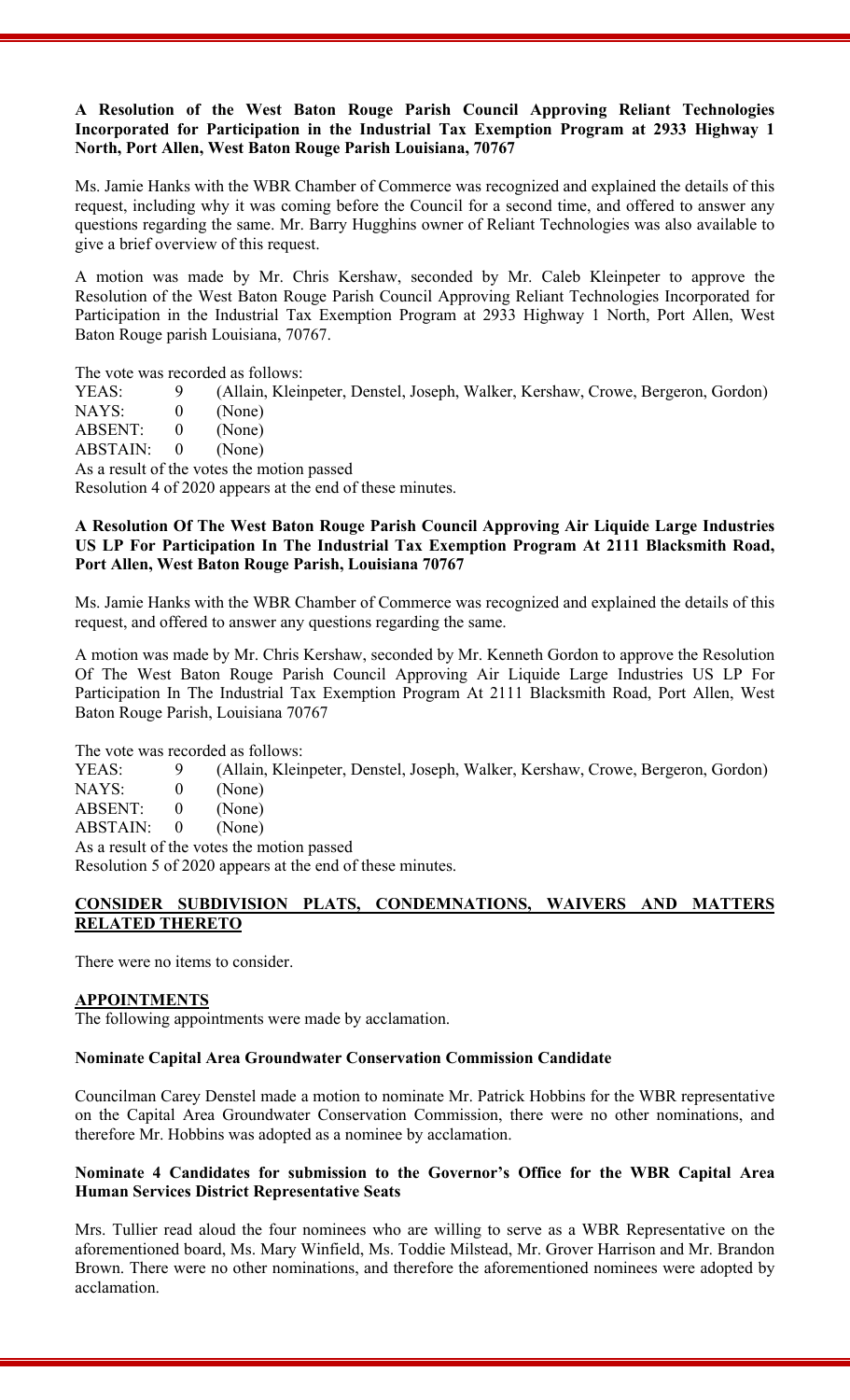## **CORRESPONDENCE REPORT**

Correspondence Report from Council Clerk, Mrs. Michelle Tullier included the following items:

- Next Planning & Zoning Meeting Canceled due to clear agenda.
- Next Civil service Board Meeting is Monday, March 2<sup>nd</sup> at 5:00pm.
- Next Council Meeting is Thursday, March 12<sup>th</sup> at 5:30pm.

There being no further business, a motion to adjourn was made by Mr. Chris Kershaw and was adopted by acclamation at 6:06pm.

Allain, Council Chairman

Michelle Tullier, Council Clerk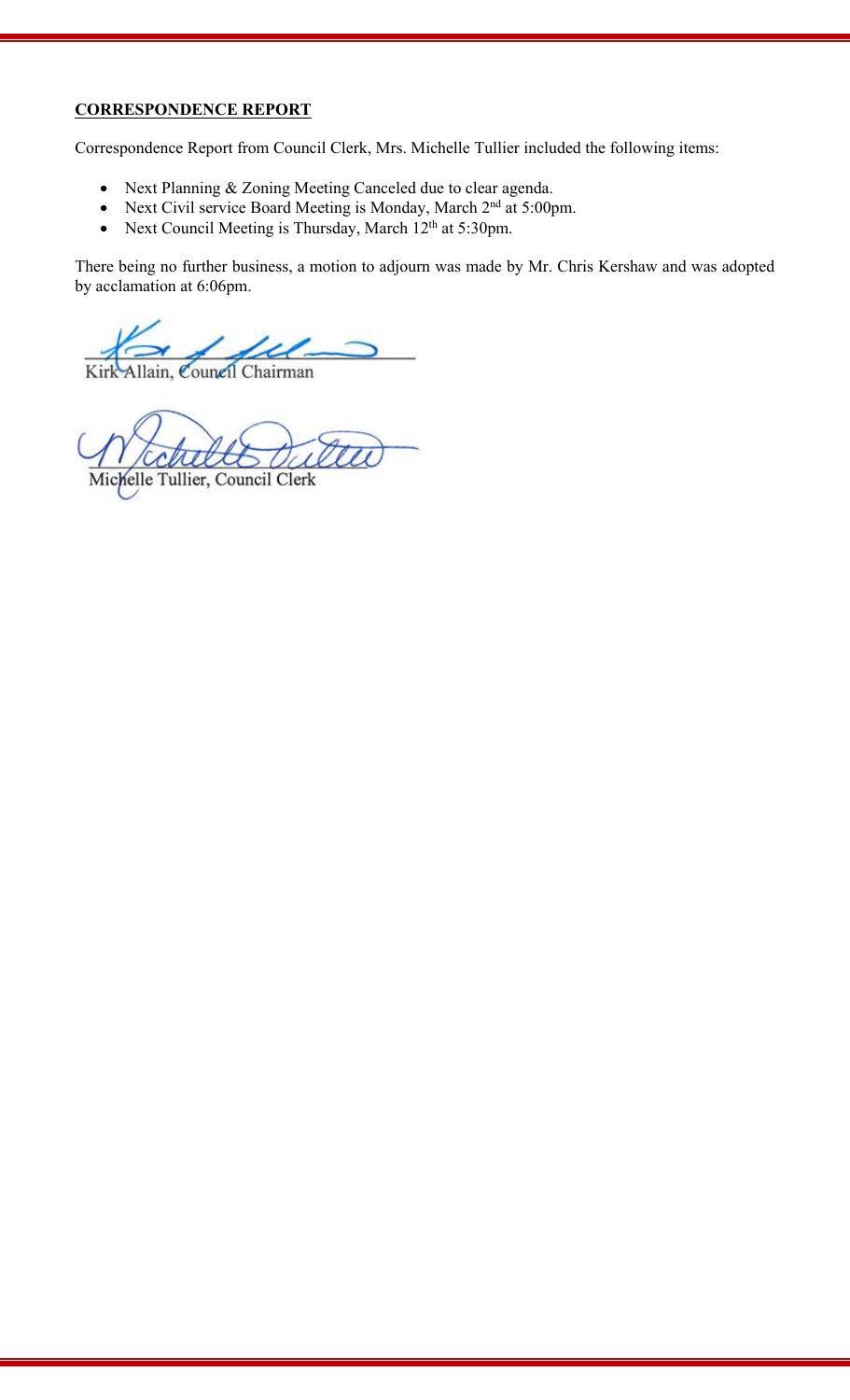# Parish of *West Baton Rouge*



Office of the Parish President

Riley L. Berthelot, Jr. Parish Presiden

STATE OF THE PARISH 2019

**February 27, 2020** 

Mr. Chairman, Council Members and Citizens of West Baton Rouge Parish:

It is my privilege to report to you that 2019 was yet another good year financially for West Baton Rouge Parish. Sales tax revenue collections were approximately 8.5% above budgeted revenues while operating expenditures were 17% below budgeted expenditures. The Parish General Fund remains healthy despite the use of 1.6 Million Dollars in 2019 for one time projects. Much of this was surplus funds set aside in expectation of these expenditures which included 950,000 for the Asphalt Road Rehabilitation Program and \$1,000,000 for the Concrete Road Rehabilitation Program.

Much needed water improvement projects to increase supply to areas of the parish where water is most needed also began in 2019. One Million dollars was spent for a new water well located at the Louis Mouch Multipurpose Facility. In addition to this, the first phase of the construction of a new 20" water line which begins at the Intracoastal Canal and ends at St. Francis Street in Brusly was near completion at year end. The second phase of this work will extend the water line to Addis and that portion is expected to be completed in 2020 at a cost of 2.5 Million Dollars. Additionally, improvements were made to the Animal Control Facility for a cost of \$140,000 and another \$328,000 was spent on Recreation Projects. I would like to thank my staff and all Parish employees for the job that they do.

I would like to express my appreciation to the previous Parish Council for their support of the many improvements made throughout our Parish. I look forward to working with you, the incoming Council as we continue to serve the people of the parish. I am confident the state of West Baton Rouge Parish remains strong and financially stable. I remain committed to improving and preserving the quality of life enjoyed here.

Riley L. Berthelot, Jr.

Riley L. Berthelot, Jr. West Baton Rouge Parish President

P.O. Box 757 . 880 North Alexander Avenue . Port Allen, LA 70767-0757 . 225.383.4755(W) . 225.687.4767(H) . FAX 225.387.0218

# **RESOLUTION 4 OF 2020**

A Resolution Of The West Baton Rouge Parish Council Approving Reliant Technologies Incorporated For Participation In The Industrial Tax Exemption Program At 2933 Highway 1 North, Port Allen, West Baton Rouge Parish, Louisiana 70767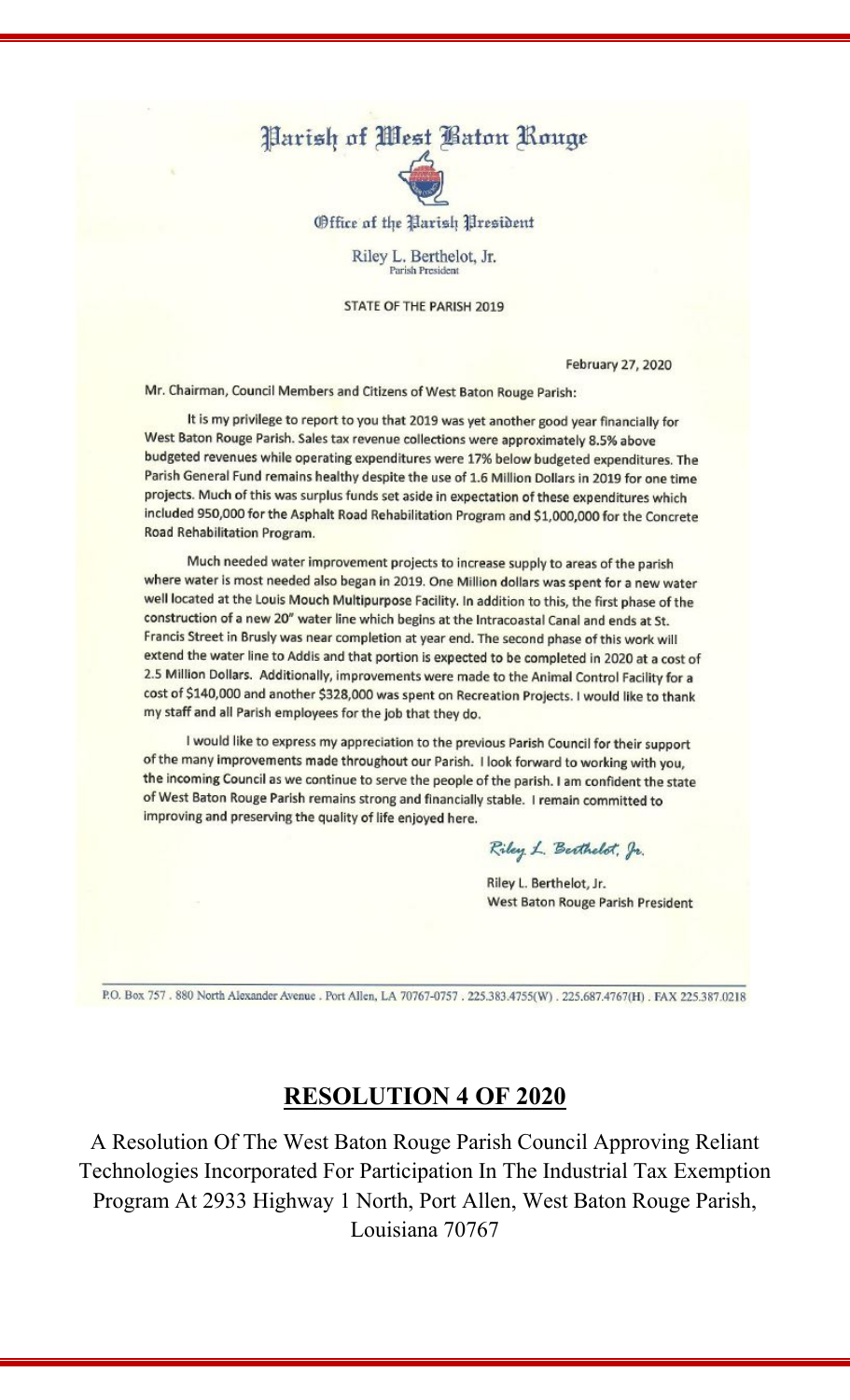**WHEREAS,** Article 7, Section 21(F) of the Louisiana Constitution provides for the Board of Commerce and Industry ("BCI"), with the approval of the Governor, to approve contracts for the exemption of ad valorem taxes of a new manufacturing establishment or an addition to an existing manufacturing establishment, on such terms and conditions as the board, with the approval of the Governor, deems in the best interest of the state; and

**WHEREAS,** RELIANT TECHNOLOGIES INCORPORATED has applied for an Industrial Tax Exemption ("ITE") and seeks approval of the BCI and the Governor for a contract granting that exemption; and

**WHEREAS,** Governor Edwards, through Executive Order JBE 16-73, has set forth the conditions for his approval of ITE contracts, and affirmed that those conditions are in the best interest of the state of Louisiana; and

**WHEREAS,** Executive Order JBE 16-73 provides that ITE contracts should be premised upon job and payroll creation at new or expanded manufacturing plants or establishments, and that the percentage of exemption from ad valorem taxes, and length of the contract for such exemption, may vary depending upon the nature of the project and its economic development benefit in accordance with guidance received from the Secretary of Economic Development and concurred in by the appropriate parish and/or municipal council, school board, and sheriff; and

**WHEREAS,** Executive Order JBE 16-73 mandates that each exemption contract approved by the Governor shall include as Exhibit "A" a Cooperative Endeavor Agreement for the ITE between the State of Louisiana, the Louisiana Department of Economic Development, and the applicant for the ITE contract, which provides for the creation or retention of jobs, and provides for the exercise of the option in the Louisiana Constitution for the term or percentage of the parish ad valorem tax exemption granted in the contract, and provides for the reduction or loss of the exemption based upon the applicant's compliance with the contract; and

**WHEREAS,** Executive Order JBE 16-73 further requires that the West Baton Rouge Parish Council together with the other required local governmental entity signify consent to the terms of the exemption by resolution and the sheriff of this parish shall signify consent to the terms of the exemption by letter. Executive Order JBE 16-73 further provides that the resolutions of approval and the sheriff's approval shall be attached as Exhibit "B" to the ITE contract between the BCI and RELIANT TECHNOLOGIES INCORPORATED; and

**WHEREAS,** RELIANT TECHNOLOGIES INCORPORATED and the Louisiana Department of Economic Development have advised that certain terms and conditions forming Exhibit "A" to the Industrial Tax Exemption Contract pending approval before the Louisiana Board of Commerce and Industry have been reached and have conveyed the same to the West Baton Rouge Parish Council, and thus this matter is now ready for a determination of approval of th West Baton Rouge Parish Council as required by Executive Order JBE 16-73;

**THEREFORE, BE IT RESOLVED,** upon consideration of the foregoing and the public discussion held this day, that the West Baton Rouge Parish Council approves the terms of the Industrial Tax Exemption contract based on the inclusion of the following terms and conditions into Exhibit "A" (the Cooperative Endeavor Agreement between the State of Louisiana, the Louisiana Department of Economic Development, and RELIANT TECHNOLOGIES INCORPORATED to the Industrial Tax Exemption contract between the Board of Commerce and Industry and RELIANT TECHNOLOGIES INCORPORATED with respect to its manufacturing plant to be located at 2933 Highway 1 North, Port Allen, West Baton Rouge Parish, Louisiana 70767:

\_\_\_\_\_3\_\_\_ New Direct Permanent Jobs at the Manufacturing Establishment

\$100,000 New Annual Payroll

5 Term of Initial Exemption Contract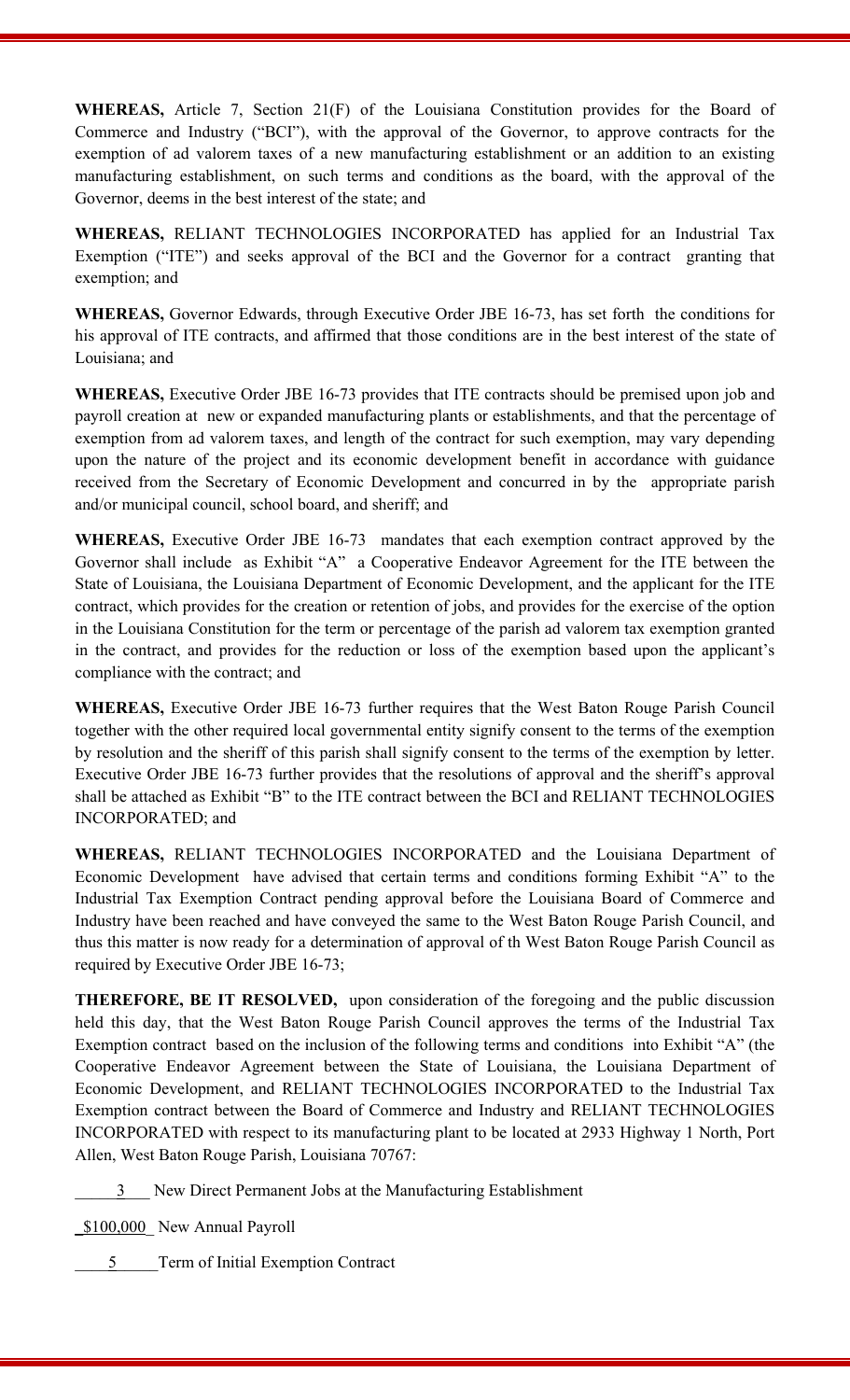100% Percentage of Initial Exemption Contract

3 Term of Renewal Exemption Contract

80% Percentage of Renewal Exemption Contract

Yes Reduction/Loss of Exemption for non-compliance

The West Baton Rouge Parish Council further authorizes the Louisiana Department of Economic Development, on behalf of the Board of Commerce and Industry, to include this resolution in Exhibit "B" to the Industrial Tax Exemption Contract between the Board of Commerce and Industry and RELIANT TECHNOLOGIES INCORPORATED.

**THEREFORE, BE IT FURTHER RESOLVED** by the West Baton Rouge Parish Council that a copy of this resolution shall be forwarded to Board of Commerce and Industry and the Louisiana Department of Economic Development.

**The Foregoing Resolution Was Considered, And After Public Discussion, A Motion To Approve Was Made By Council Member Chis Kershaw, Which Was Seconded By Council Member \_Caleb Kleinpeter\_.**

| YEAS:<br>Joseph)  | 9 | (Kershaw, Kleinpeter, Walker, Allain, Denstel, Gordon, Crowe, Bergeron, |
|-------------------|---|-------------------------------------------------------------------------|
| NAYS: 0           |   | (None)                                                                  |
| ABSENT: 0         |   | (None)                                                                  |
| <b>ABSTAIN: 0</b> |   | (None)                                                                  |

AND the resolution was declared adopted on this  $27^{th}$  *Day of February, 2020.* 

#### **CERTIFICATE**

I, Michelle Tullier, Council Clerk of the West Baton Rouge Parish Council do hereby certify that the above and foregoing is a true and correct copy of a resolution adopted by said body at its Regular Meeting of February 27, 2020, at which meeting a majority of the members were present and voting.

Dull Michelle Tullier

Council Clerk

# **RESOLUTION 5 OF 2020**

A Resolution Of The West Baton Rouge Parish Council Approving Air Liquide Large Industries Us Lp For Participation In The Industrial Tax Exemption Program At 2111 Blacksmith Road, Port Allen, West Baton Rouge Parish, Louisiana 70767

**WHEREAS,** Article 7, Section 21(F) of the Louisiana Constitution provides for the Board of Commerce and Industry ("BCI"), with the approval of the Governor, to approve contracts for the exemption of ad valorem taxes of a new manufacturing establishment or an addition to an existing manufacturing establishment, on such terms and conditions as the board, with the approval of the Governor, deems in the best interest of the state; and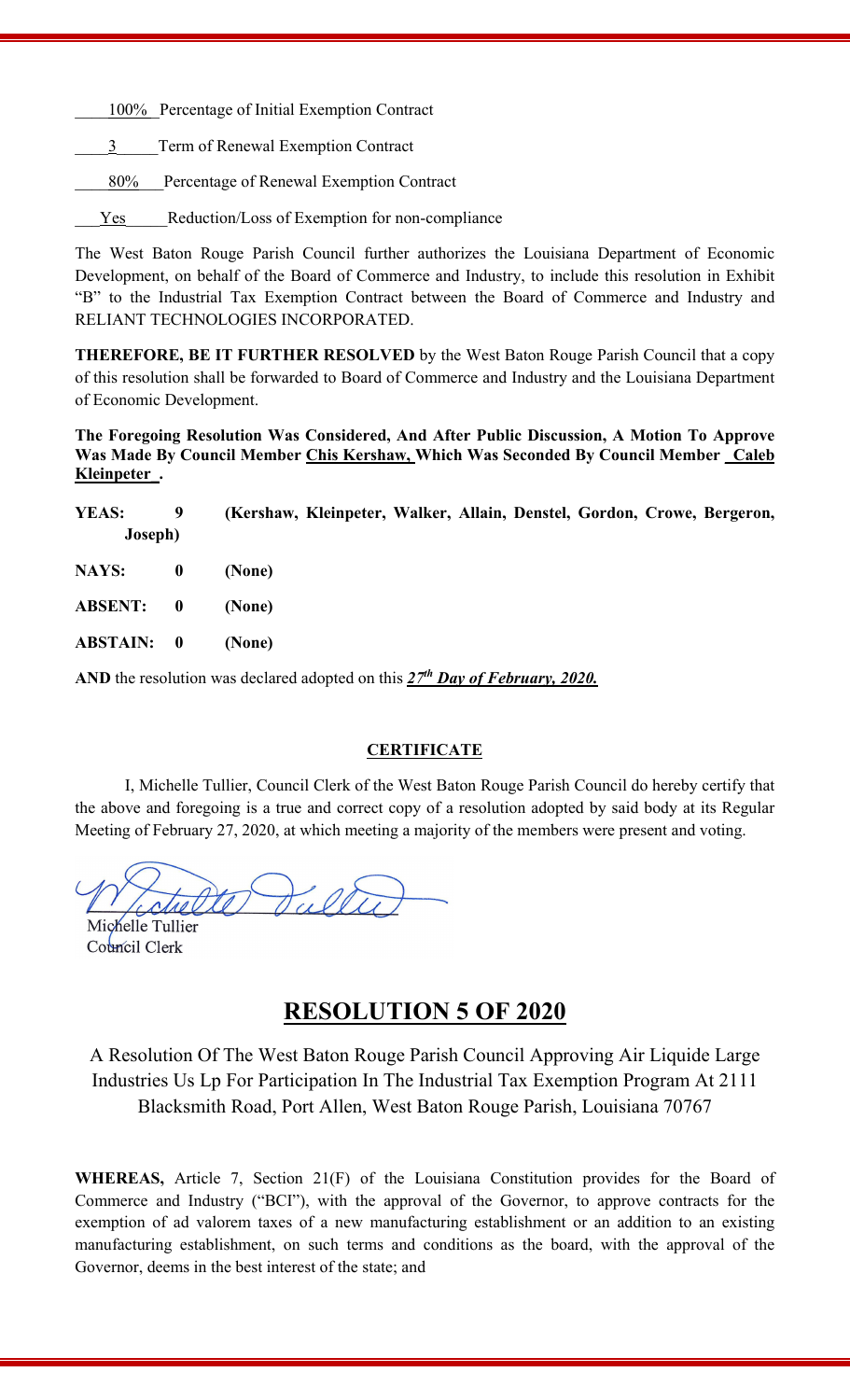**WHEREAS,** AIR LIQUIDE LARGE INDUSTRIES US LP has applied for an Industrial Tax Exemption ("ITE") and seeks approval of the BCI and the Governor for a contract granting that exemption; and

**WHEREAS,** Governor Edwards, through Executive Order JBE 16-73, has set forth the conditions for his approval of ITE contracts, and affirmed that those conditions are in the best interest of the state of Louisiana; and

**WHEREAS,** Executive Order JBE 16-73 provides that ITE contracts should be premised upon job and payroll creation at new or expanded manufacturing plants or establishments, and that the percentage of exemption from ad valorem taxes, and length of the contract for such exemption, may vary depending upon the nature of the project and its economic development benefit in accordance with guidance received from the Secretary of Economic Development and concurred in by the appropriate parish and/or municipal council, school board, and sheriff; and

**WHEREAS,** Executive Order JBE 16-73 mandates that each exemption contract approved by the Governor shall include as Exhibit "A" a Cooperative Endeavor Agreement for the ITE between the State of Louisiana, the Louisiana Department of Economic Development, and the applicant for the ITE contract, which provides for the creation or retention of jobs, and provides for the exercise of the option in the Louisiana Constitution for the term or percentage of the parish ad valorem tax exemption granted in the contract, and provides for the reduction or loss of the exemption based upon the applicant's compliance with the contract; and

**WHEREAS,** Executive Order JBE 16-73 further requires that the West Baton Rouge Parish Council together with the other required local governmental entity signify consent to the terms of the exemption by resolution and the sheriff of this parish shall signify consent to the terms of the exemption by letter. Executive Order JBE 16-73 further provides that the resolutions of approval and the sheriff's approval shall be attached as Exhibit "B" to the ITE contract between the BCI and AIR LIQUIDE LARGE INDUSTRIES US LP; and

**WHEREAS,** AIR LIQUIDE LARGE INDUSTRIES US LP and the Louisiana Department of Economic Development have advised that certain terms and conditions forming Exhibit "A" to the Industrial Tax Exemption Contract pending approval before the Louisiana Board of Commerce and Industry have been reached and have conveyed the same to the West Baton Rouge Parish Council, and thus this matter is now ready for a determination of approval of th West Baton Rouge Parish Council as required by Executive Order JBE 16-73;

**THEREFORE, BE IT RESOLVED,** upon consideration of the foregoing and the public discussion held this day, that the West Baton Rouge Parish Council approves the terms of the Industrial Tax Exemption contract based on the inclusion of the following terms and conditions into Exhibit "A" (the Cooperative Endeavor Agreement between the State of Louisiana, the Louisiana Department of Economic Development, and AIR LIQUIDE LARGE INDUSTRIES US LP to the Industrial Tax Exemption contract between the Board of Commerce and Industry and AIR LIQUIDE LARGE INDUSTRIES US LP with respect to its manufacturing plant to be located at 2111 BLACKSMITH ROAD, PORT ALLEN, WEST BATON ROUGE PARISH, LOUISIANA 70767:

\_\_\_\_\_8\_\_\_ New Direct Permanent Jobs at the Manufacturing Establishment

\_\$800,000\_ Annual Payroll

5 Term of Initial Exemption Contract

100% Percentage of Initial Exemption Contract

3 Term of Renewal Exemption Contract

80% Percentage of Renewal Exemption Contract

Yes Reduction/Loss of Exemption for non-compliance